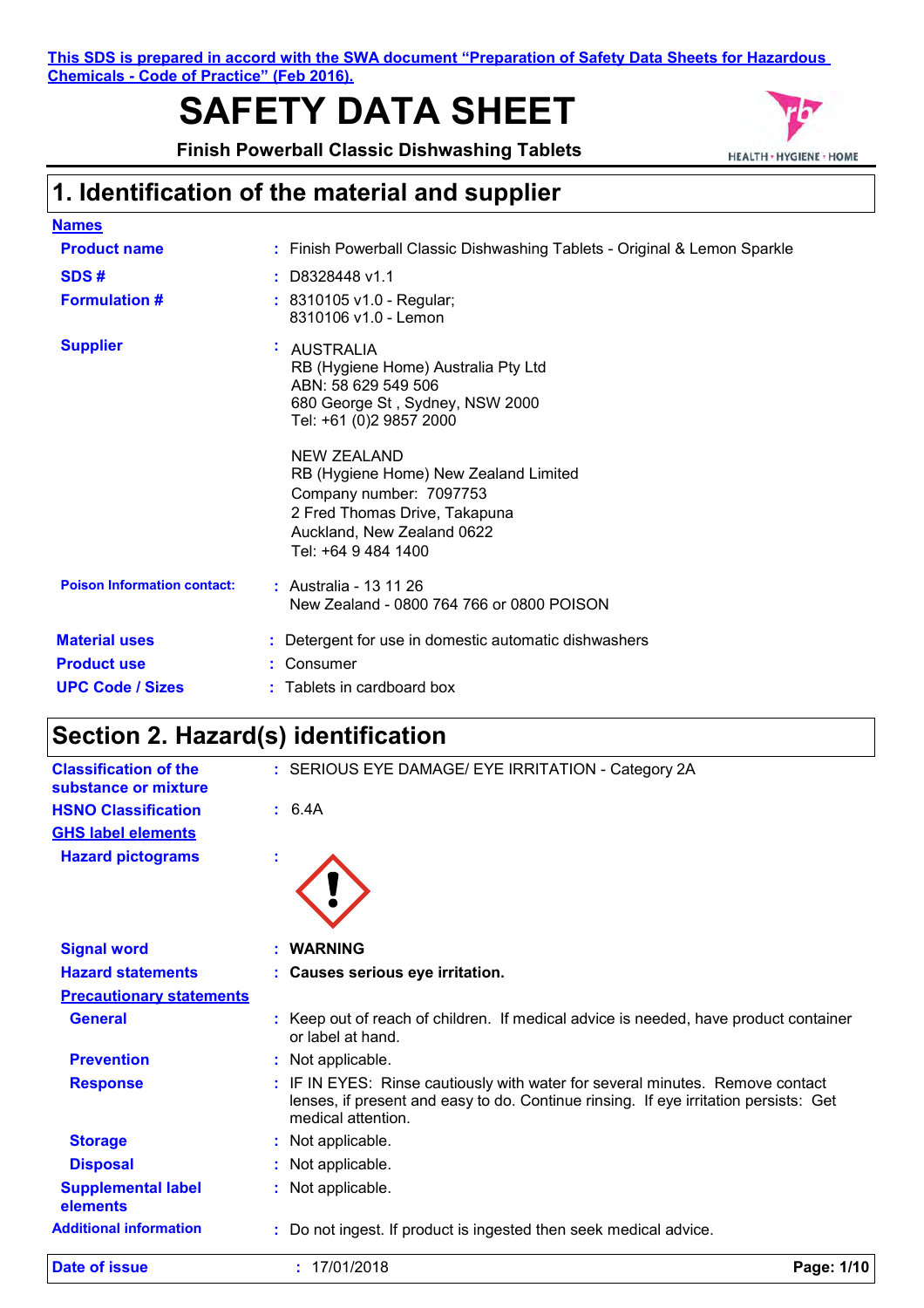### **Section 2. Hazard(s) identification**

**Other hazards which do not :** None known. **result in classification**

### **Section 3. Composition and ingredient information**

**Substance/mixture :**

: Mixture

| <b>Ingredient name</b>                                                   | $\%$ (w/w) | <b>CAS number</b> |
|--------------------------------------------------------------------------|------------|-------------------|
| I sodium carbonate                                                       | 1≥30 - ≤60 | 497-19-8          |
| Poly(oxy-1,2-ethanediyl),α-hydro-ω-hydroxy- Ethane-1,2-diol, ethoxylated | 1≥10 - ≤30 | 25322-68-3        |
| disodium carbonate, compound with hydrogen peroxide (2:3)                | $\leq 10$  | 15630-89-4        |
| <b>Cellulose</b>                                                         | ا≤3        | 9004-34-6         |

 **Other Non-hazardous ingredients to 100%**

**Occupational exposure limits, if available, are listed in Section 8.**

### **Section 4. First aid measures**

| <b>Description of necessary first aid measures</b> |                                                                                                                                                                                                                                                                                                                                                                                                                                                                                                                                                                                                                                                                                                                                                                                                                              |  |
|----------------------------------------------------|------------------------------------------------------------------------------------------------------------------------------------------------------------------------------------------------------------------------------------------------------------------------------------------------------------------------------------------------------------------------------------------------------------------------------------------------------------------------------------------------------------------------------------------------------------------------------------------------------------------------------------------------------------------------------------------------------------------------------------------------------------------------------------------------------------------------------|--|
| <b>Eye contact</b>                                 | : Immediately flush eyes with plenty of water, occasionally lifting the upper and lower<br>eyelids. Check for and remove any contact lenses. Continue to rinse for at least 10<br>minutes. Get medical attention.                                                                                                                                                                                                                                                                                                                                                                                                                                                                                                                                                                                                            |  |
| <b>Inhalation</b>                                  | : Remove victim to fresh air and keep at rest in a position comfortable for breathing.<br>If not breathing, if breathing is irregular or if respiratory arrest occurs, provide<br>artificial respiration or oxygen by trained personnel. It may be dangerous to the<br>person providing aid to give mouth-to-mouth resuscitation. Get medical attention if<br>adverse health effects persist or are severe. If unconscious, place in recovery<br>position and get medical attention immediately. Maintain an open airway. Loosen<br>tight clothing such as a collar, tie, belt or waistband. In case of inhalation of<br>decomposition products in a fire, symptoms may be delayed. The exposed person<br>may need to be kept under medical surveillance for 48 hours.                                                       |  |
| <b>Skin contact</b>                                | : Flush contaminated skin with plenty of water. Remove contaminated clothing and<br>shoes. Get medical attention if symptoms occur. Wash clothing before reuse.<br>Clean shoes thoroughly before reuse.                                                                                                                                                                                                                                                                                                                                                                                                                                                                                                                                                                                                                      |  |
| <b>Ingestion</b>                                   | : Wash out mouth with water. Remove dentures if any. Remove victim to fresh air<br>and keep at rest in a position comfortable for breathing. If material has been<br>swallowed and the exposed person is conscious, give small quantities of water to<br>drink. Stop if the exposed person feels sick as vomiting may be dangerous. Do not<br>induce vomiting unless directed to do so by medical personnel. If vomiting occurs,<br>the head should be kept low so that vomit does not enter the lungs. Get medical<br>attention if adverse health effects persist or are severe. Never give anything by<br>mouth to an unconscious person. If unconscious, place in recovery position and get<br>medical attention immediately. Maintain an open airway. Loosen tight clothing such<br>as a collar, tie, belt or waistband. |  |

#### **Most important symptoms/effects, acute and delayed**

| <b>Potential acute health effects</b> |                                                                                            |
|---------------------------------------|--------------------------------------------------------------------------------------------|
| Eye contact                           | : Causes serious eye irritation.                                                           |
| <b>Inhalation</b>                     | : No known significant effects or critical hazards.                                        |
| <b>Skin contact</b>                   | : No known significant effects or critical hazards.                                        |
| <b>Ingestion</b>                      | : No known significant effects or critical hazards.                                        |
| <b>Over-exposure signs/symptoms</b>   |                                                                                            |
| <b>Eye contact</b>                    | : Adverse symptoms may include the following:<br>pain or irritation<br>watering<br>redness |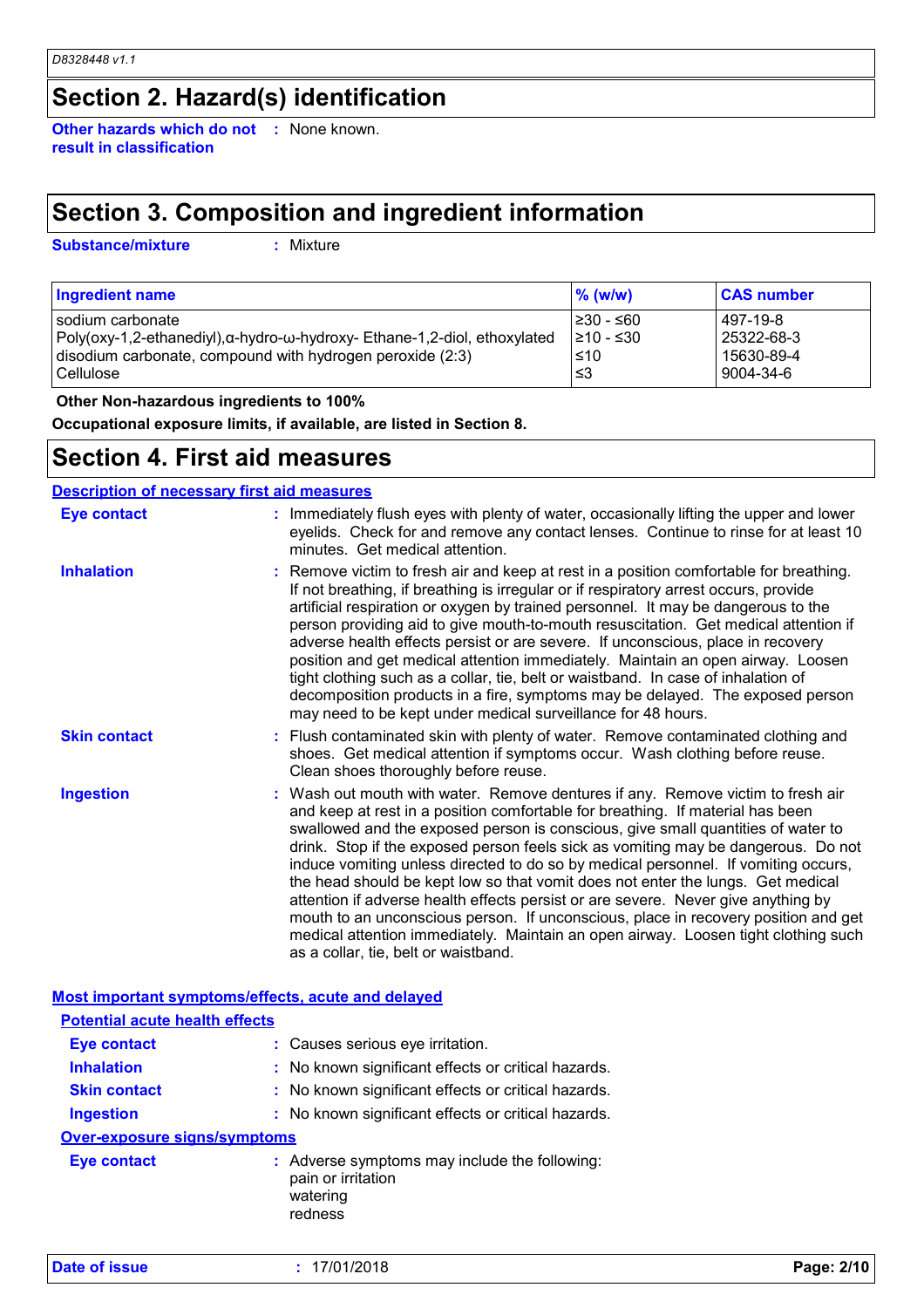### **Section 4. First aid measures**

| <b>Inhalation</b>                 | : No specific data.                                                                                                                                                           |
|-----------------------------------|-------------------------------------------------------------------------------------------------------------------------------------------------------------------------------|
| <b>Skin contact</b>               | : No specific data.                                                                                                                                                           |
| <b>Ingestion</b>                  | : No specific data.                                                                                                                                                           |
|                                   | Indication of immediate medical attention and special treatment needed, if necessary                                                                                          |
| <b>Notes to physician</b>         | : In case of inhalation of decomposition products in a fire, symptoms may be delayed.<br>The exposed person may need to be kept under medical surveillance for 48 hours.      |
| <b>Specific treatments</b>        | : No specific treatment.                                                                                                                                                      |
| <b>Protection of first-aiders</b> | : No action shall be taken involving any personal risk or without suitable training. It<br>may be dangerous to the person providing aid to give mouth-to-mouth resuscitation. |

#### **See toxicological information (Section 11)**

### **Section 5. Fire-fighting measures**

| <b>Extinguishing media</b>                               |                                                                                                                                                                                                     |
|----------------------------------------------------------|-----------------------------------------------------------------------------------------------------------------------------------------------------------------------------------------------------|
| <b>Suitable extinguishing</b><br>media                   | : Use an extinguishing agent suitable for the surrounding fire.                                                                                                                                     |
| <b>Unsuitable extinguishing</b><br>media                 | : None known.                                                                                                                                                                                       |
| <b>Specific hazards arising</b><br>from the chemical     | : No specific fire or explosion hazard.                                                                                                                                                             |
| <b>Hazardous thermal</b><br>decomposition products       | : Decomposition products may include the following materials:<br>carbon dioxide<br>carbon monoxide<br>nitrogen oxides<br>sulfur oxides<br>metal oxide/oxides                                        |
| <b>Special protective actions</b><br>for fire-fighters   | : Promptly isolate the scene by removing all persons from the vicinity of the incident if<br>there is a fire. No action shall be taken involving any personal risk or without<br>suitable training. |
| <b>Special protective</b><br>equipment for fire-fighters | : Fire-fighters should wear appropriate protective equipment and self-contained<br>breathing apparatus (SCBA) with a full face-piece operated in positive pressure<br>mode.                         |

### **Section 6. Accidental release measures**

#### **Environmental precautions Personal precautions, protective equipment and emergency procedures :** Avoid dispersal of spilled material and runoff and contact with soil, waterways, **:** No action shall be taken involving any personal risk or without suitable training. Evacuate surrounding areas. Keep unnecessary and unprotected personnel from entering. Do not touch or walk through spilled material. Provide adequate ventilation. Wear appropriate respirator when ventilation is inadequate. Put on appropriate personal protective equipment. drains and sewers. Inform the relevant authorities if the product has caused environmental pollution (sewers, waterways, soil or air). Move containers from spill area. Avoid dust generation. Using a vacuum with HEPA filter will reduce dust dispersal. Place spilled material in a designated, labeled waste container. Dispose of via a licensed waste disposal contractor. **Small spill : Methods and materials for containment and cleaning up For non-emergency personnel For emergency responders** : If specialized clothing is required to deal with the spillage, take note of any information in Section 8 on suitable and unsuitable materials. See also the information in "For non-emergency personnel".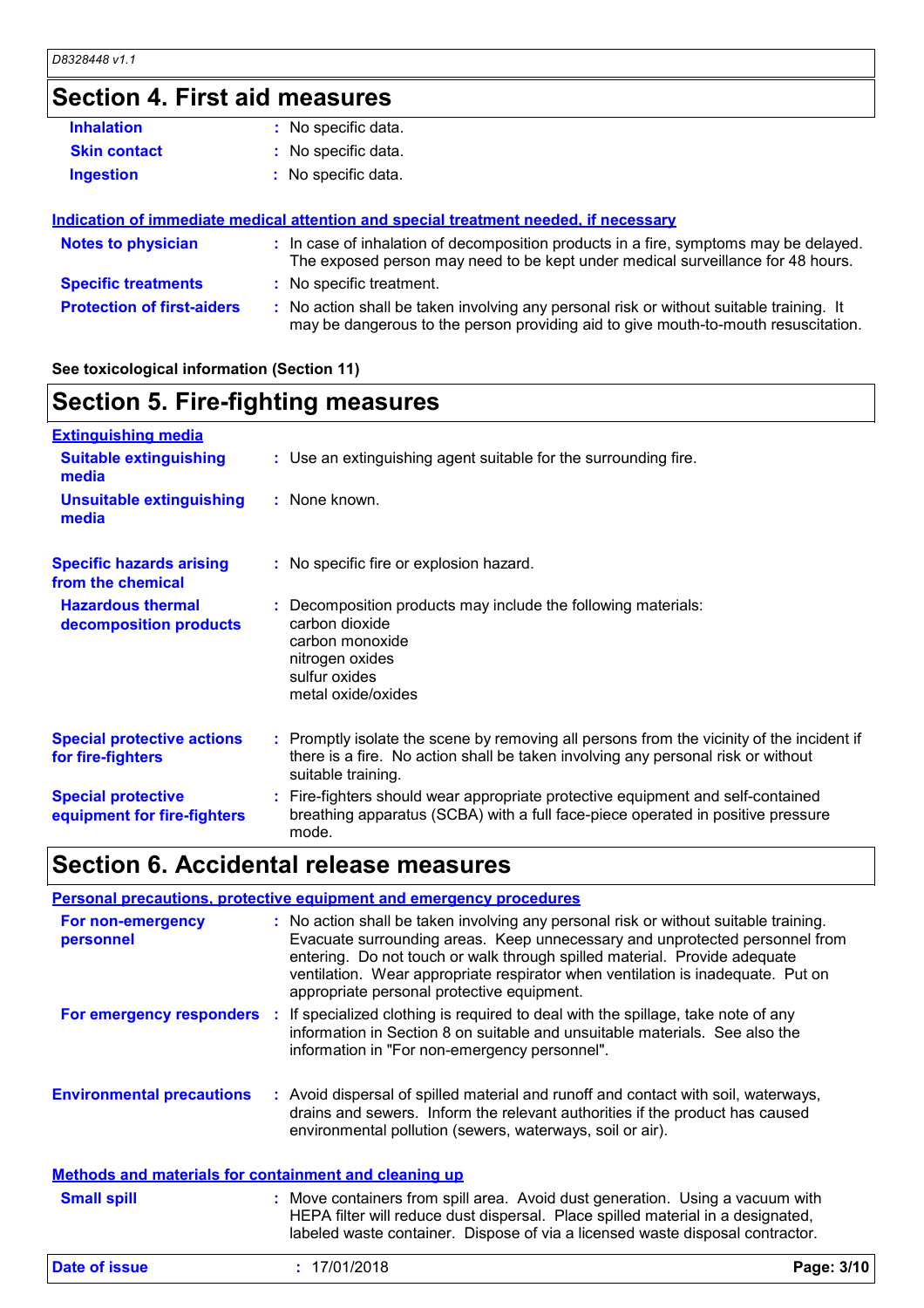### **Section 6. Accidental release measures**

| : Move containers from spill area. Approach release from upwind. Prevent entry into<br><b>Large spill</b><br>sewers, water courses, basements or confined areas. Avoid dust generation. Do<br>not dry sweep. Vacuum dust with equipment fitted with a HEPA filter and place in a<br>closed, labeled waste container. Dispose of via a licensed waste disposal<br>contractor. Note: see Section 1 for emergency contact information and Section 13<br>for waste disposal. |
|--------------------------------------------------------------------------------------------------------------------------------------------------------------------------------------------------------------------------------------------------------------------------------------------------------------------------------------------------------------------------------------------------------------------------------------------------------------------------|
|--------------------------------------------------------------------------------------------------------------------------------------------------------------------------------------------------------------------------------------------------------------------------------------------------------------------------------------------------------------------------------------------------------------------------------------------------------------------------|

**See Section 1 for emergency contact information.**

**See Section 8 for information on appropriate personal protective equipment.**

**See Section 13 for additional waste treatment information.**

### **Section 7. Handling and storage**

#### **Precautions for safe handling**

| <b>Protective measures</b>                                                       | : Put on appropriate personal protective equipment (see Section 8). Do not ingest.<br>Avoid contact with eyes, skin and clothing. Keep in the original container or an<br>approved alternative made from a compatible material, kept tightly closed when not<br>in use. Empty containers retain product residue and can be hazardous. Do not<br>reuse container.                                                                                                                                                                                                                                 |
|----------------------------------------------------------------------------------|--------------------------------------------------------------------------------------------------------------------------------------------------------------------------------------------------------------------------------------------------------------------------------------------------------------------------------------------------------------------------------------------------------------------------------------------------------------------------------------------------------------------------------------------------------------------------------------------------|
| <b>Advice on general</b><br>occupational hygiene                                 | : Eating, drinking and smoking should be prohibited in areas where this material is<br>handled, stored and processed. Workers should wash hands and face before<br>eating, drinking and smoking. Remove contaminated clothing and protective<br>equipment before entering eating areas. See also Section 8 for additional<br>information on hygiene measures.                                                                                                                                                                                                                                    |
| <b>Conditions for safe storage,</b><br>including any<br><b>incompatibilities</b> | : Do not store above the following temperature: $30^{\circ}$ C (86 $^{\circ}$ F). Store in accordance<br>with local regulations. Store in original container protected from direct sunlight in a<br>dry, cool and well-ventilated area, away from incompatible materials (see Section 10)<br>and food and drink. Keep container tightly closed and sealed until ready for use.<br>Containers that have been opened must be carefully resealed and kept upright to<br>prevent leakage. Do not store in unlabeled containers. Use appropriate<br>containment to avoid environmental contamination. |
| Do not store above the<br>following temperature                                  | : Daily average of 30 $^{\circ}$ C                                                                                                                                                                                                                                                                                                                                                                                                                                                                                                                                                               |

### **Section 8. Exposure controls and personal protection**

#### **Control parameters**

#### **Australia**

#### **Occupational exposure limits**

| <b>Ingredient name</b>                                                                                        | <b>Exposure limits</b>                                                                                                             |
|---------------------------------------------------------------------------------------------------------------|------------------------------------------------------------------------------------------------------------------------------------|
| Poly(oxy-1,2-ethanediyl),α-hydro-ω-hydroxy- Ethane-1,2-  TRGS900 AGW (Germany, 11/2015).<br>diol, ethoxylated | TWA: 1000 mg/m <sup>3</sup> 8 hours. Form: inhalable fraction<br>PEAK: 8000 mg/m <sup>3</sup> 15 minutes. Form: inhalable fraction |
| l Cellulose                                                                                                   | Safe Work Australia (Australia, 1/2014).<br>TWA: 10 mg/m <sup>3</sup> 8 hours. Form: fibres                                        |

#### **New Zealand**

| Ingredient name | <b>Exposure limits</b>                                                                                                                                                  |
|-----------------|-------------------------------------------------------------------------------------------------------------------------------------------------------------------------|
| Cellulose       | NZ OSH (New Zealand, 2/2013).<br>WES-TWA: 10 mg/m <sup>3</sup> 8 hours. Form: The value for<br>inhalable dust containing no asbestos and less than 1%<br>l free silica. |

| <b>Appropriate engineering</b> |  |
|--------------------------------|--|
| controls                       |  |

**:** Good general ventilation should be sufficient to control worker exposure to airborne contaminants.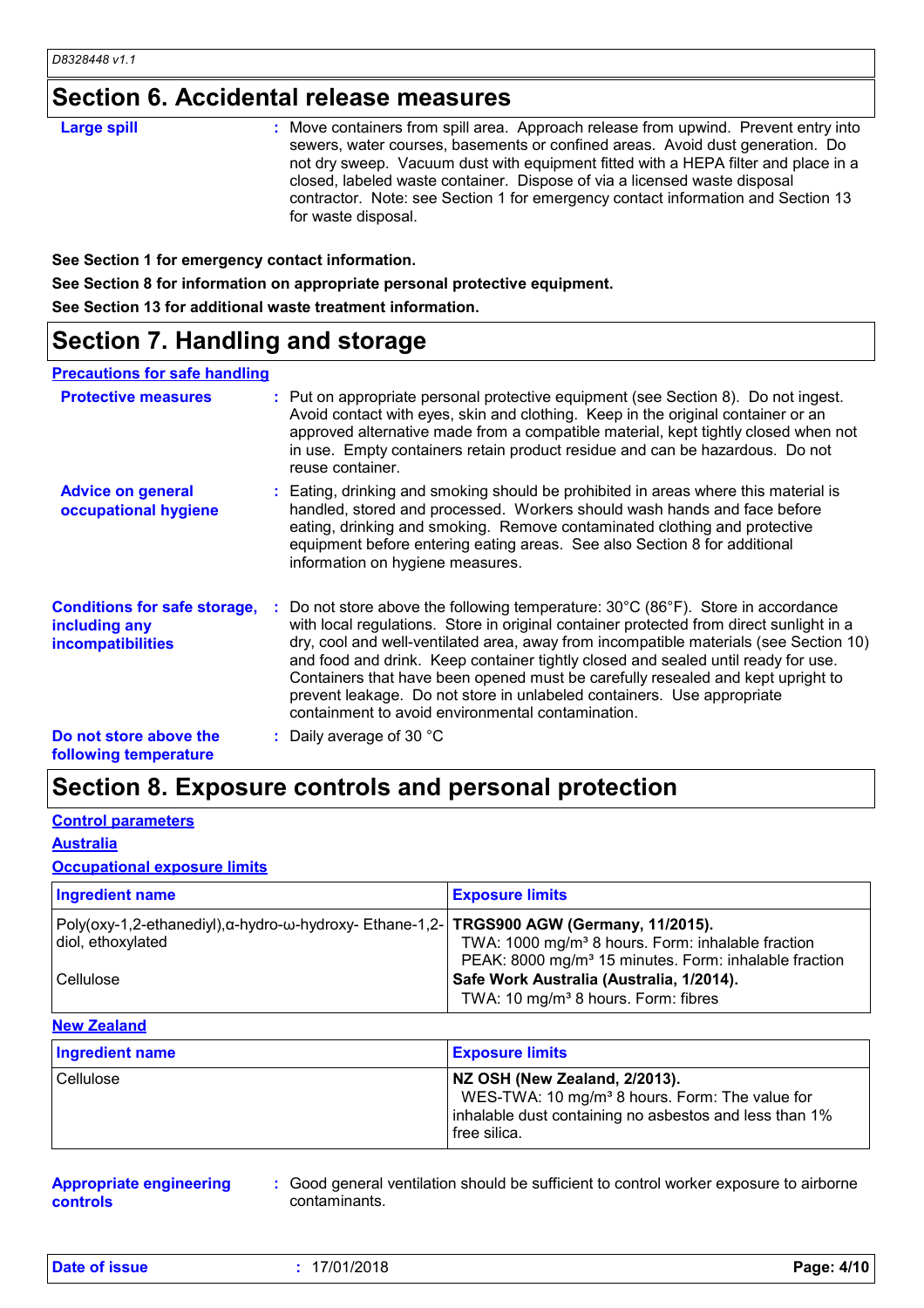# **Section 8. Exposure controls and personal protection**

| <b>Environmental exposure</b><br>controls | : Emissions from ventilation or work process equipment should be checked to ensure<br>they comply with the requirements of environmental protection legislation. In some<br>cases, fume scrubbers, filters or engineering modifications to the process<br>equipment will be necessary to reduce emissions to acceptable levels.                                                                                                                                                                                                                                                                                           |
|-------------------------------------------|---------------------------------------------------------------------------------------------------------------------------------------------------------------------------------------------------------------------------------------------------------------------------------------------------------------------------------------------------------------------------------------------------------------------------------------------------------------------------------------------------------------------------------------------------------------------------------------------------------------------------|
| <b>Individual protection measures</b>     |                                                                                                                                                                                                                                                                                                                                                                                                                                                                                                                                                                                                                           |
| <b>Hygiene measures</b>                   | : Wash hands, forearms and face thoroughly after handling chemical products, before<br>eating, smoking and using the lavatory and at the end of the working period.<br>Appropriate techniques should be used to remove potentially contaminated clothing.<br>Wash contaminated clothing before reusing. Ensure that eyewash stations and<br>safety showers are close to the workstation location.                                                                                                                                                                                                                         |
| <b>Eye/face protection</b>                | Safety eyewear complying with an approved standard should be used when a risk<br>assessment indicates this is necessary to avoid exposure to liquid splashes, mists,<br>gases or dusts. If contact is possible, the following protection should be worn,<br>unless the assessment indicates a higher degree of protection: chemical splash<br>goggles.                                                                                                                                                                                                                                                                    |
| <b>Skin protection</b>                    |                                                                                                                                                                                                                                                                                                                                                                                                                                                                                                                                                                                                                           |
| <b>Hand protection</b>                    | : Chemical-resistant, impervious gloves complying with an approved standard should<br>be worn at all times when handling chemical products if a risk assessment indicates<br>this is necessary. Considering the parameters specified by the glove manufacturer,<br>check during use that the gloves are still retaining their protective properties. It<br>should be noted that the time to breakthrough for any glove material may be<br>different for different glove manufacturers. In the case of mixtures, consisting of<br>several substances, the protection time of the gloves cannot be accurately<br>estimated. |
| <b>Body protection</b>                    | : Personal protective equipment for the body should be selected based on the task<br>being performed and the risks involved and should be approved by a specialist<br>before handling this product.                                                                                                                                                                                                                                                                                                                                                                                                                       |
| <b>Other skin protection</b>              | : Appropriate footwear and any additional skin protection measures should be<br>selected based on the task being performed and the risks involved and should be<br>approved by a specialist before handling this product.                                                                                                                                                                                                                                                                                                                                                                                                 |
| <b>Respiratory protection</b>             | Based on the hazard and potential for exposure, select a respirator that meets the<br>appropriate standard or certification. Respirators must be used according to a<br>respiratory protection program to ensure proper fitting, training, and other important<br>aspects of use.                                                                                                                                                                                                                                                                                                                                         |

# **Section 9. Physical and chemical properties**

| Date of issue                                   | : 17/01/2018                                                    | Page: 5/10 |
|-------------------------------------------------|-----------------------------------------------------------------|------------|
| <b>Solubility in water</b>                      | : Not available.                                                |            |
| <b>Solubility</b>                               | : Soluble in the following materials: cold water and hot water. |            |
| <b>Relative density</b>                         | : Not available.                                                |            |
| <b>Vapor density</b>                            | : Not available.                                                |            |
| <b>Vapor pressure</b>                           | : Not available.                                                |            |
| Lower and upper explosive<br>(flammable) limits | : Not available.                                                |            |
| <b>Flammability (solid, gas)</b>                | : Not available.                                                |            |
| <b>Evaporation rate</b>                         | $:$ Not available.                                              |            |
| <b>Flash point</b>                              | : Not available.                                                |            |
| <b>Boiling point</b>                            | : Not available.                                                |            |
| <b>Melting point</b>                            | : Not available.                                                |            |
| pH                                              | : $10.5$ [Conc. (% w/w): $10\%$ ]                               |            |
| <b>Odor threshold</b>                           | : Not available.                                                |            |
| <b>Odor</b>                                     | : Characteristic.                                               |            |
| <b>Color</b>                                    | : Red. White. Blue.                                             |            |
| <b>Physical state</b>                           | : Solid. [Tablet.]                                              |            |
| <b>Appearance</b>                               |                                                                 |            |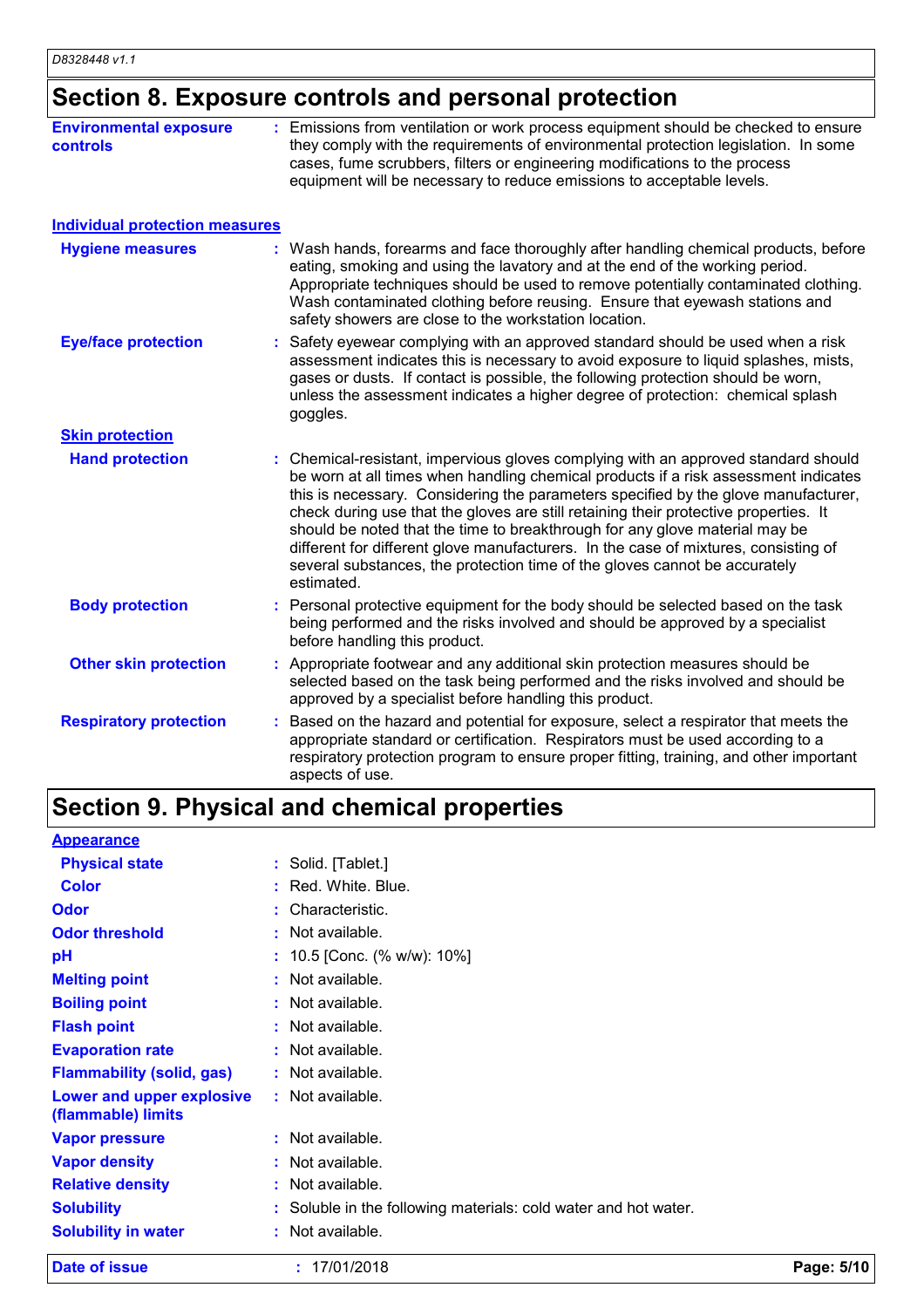### **Section 9. Physical and chemical properties**

| <b>Partition coefficient: n-</b><br>octanol/water | : Not available.                      |
|---------------------------------------------------|---------------------------------------|
| <b>Auto-ignition temperature</b>                  | : Not available.                      |
| <b>Decomposition temperature</b>                  | : Not available.                      |
| <b>SADT</b>                                       | : $>55^{\circ}$ C ( $>131^{\circ}$ F) |
| <b>Heat of reaction</b>                           | $:$ <300 J/g                          |
| <b>Viscosity</b>                                  | : Not available.                      |
| Flow time (ISO 2431)                              | : Not available.                      |

## **Section 10. Stability and reactivity**

| <b>Reactivity</b>                            | : No specific test data related to reactivity available for this product or its ingredients.                                                     |
|----------------------------------------------|--------------------------------------------------------------------------------------------------------------------------------------------------|
| <b>Chemical stability</b>                    | : The product may not be stable under certain conditions of storage or use. See<br>"Possibility of Hazardous Reactions" for further information. |
| <b>Possibility of hazardous</b><br>reactions | : Under normal conditions of storage and use, hazardous reactions will not occur.                                                                |
| <b>Conditions to avoid</b>                   | : Keep away from heat and direct sunlight. Protect from moisture.                                                                                |
| Incompatible materials                       | : Do not expose to temperatures exceeding 50 $^{\circ}$ C/122 $^{\circ}$ F.                                                                      |
| <b>Hazardous decomposition</b><br>products   | : Under normal conditions of storage and use, hazardous decomposition products<br>should not be produced.                                        |

### **Section 11. Toxicological information**

#### **Information on toxicological effects**

#### **Acute toxicity**

| <b>Product/ingredient name</b>                                                          | <b>Result</b>            | <b>Species</b> | <b>Dose</b>               | <b>Exposure</b> |
|-----------------------------------------------------------------------------------------|--------------------------|----------------|---------------------------|-----------------|
| sodium carbonate                                                                        | LD50 Dermal<br>LD50 Oral | Rabbit<br>Rat  | >2000 mg/kg<br>2800 mg/kg |                 |
| $Poly(oxy-1, 2-ethanedyl),\alpha-$<br>hydro-ω-hydroxy- Ethane-1,2<br>-diol, ethoxylated | LD50 Oral                | Rat            | 5000 mg/kg                |                 |
| disodium carbonate,<br>compound with hydrogen<br>peroxide $(2:3)$                       | LD50 Oral                | Rat            | 1034 mg/kg                |                 |
| subtilisin                                                                              | LD50 Oral                | Rat            | 3700 mg/kg                |                 |

**Conclusion/Summary :** Based on available data, the classification criteria are not met.

#### **Irritation/Corrosion**

| <b>Product/ingredient name</b>                                                            | <b>Result</b>            | <b>Species</b> | <b>Score</b> | <b>Exposure</b>                  | <b>Observation</b> |
|-------------------------------------------------------------------------------------------|--------------------------|----------------|--------------|----------------------------------|--------------------|
| sodium carbonate                                                                          | Eyes - Mild irritant     | Rabbit         |              | 0.5 minutes<br>100<br>milligrams |                    |
|                                                                                           | Eyes - Moderate irritant | Rabbit         |              | 24 hours 100<br>milligrams       |                    |
| Poly(oxy-1,2-ethanediyl), $\alpha$ -<br>hydro-ω-hydroxy- Ethane-1,2<br>-diol, ethoxylated | Eyes - Mild irritant     | Rabbit         |              | 24 hours 500<br>milligrams       |                    |
|                                                                                           | Eyes - Mild irritant     | Rabbit         |              | 500<br>milligrams                |                    |
|                                                                                           | Skin - Mild irritant     | Rabbit         |              | 124 hours 500<br>milligrams      |                    |
|                                                                                           | Skin - Mild irritant     | Rabbit         |              | 500                              |                    |
| Date of issue                                                                             | : 17/01/2018             |                |              |                                  | Page: 6/10         |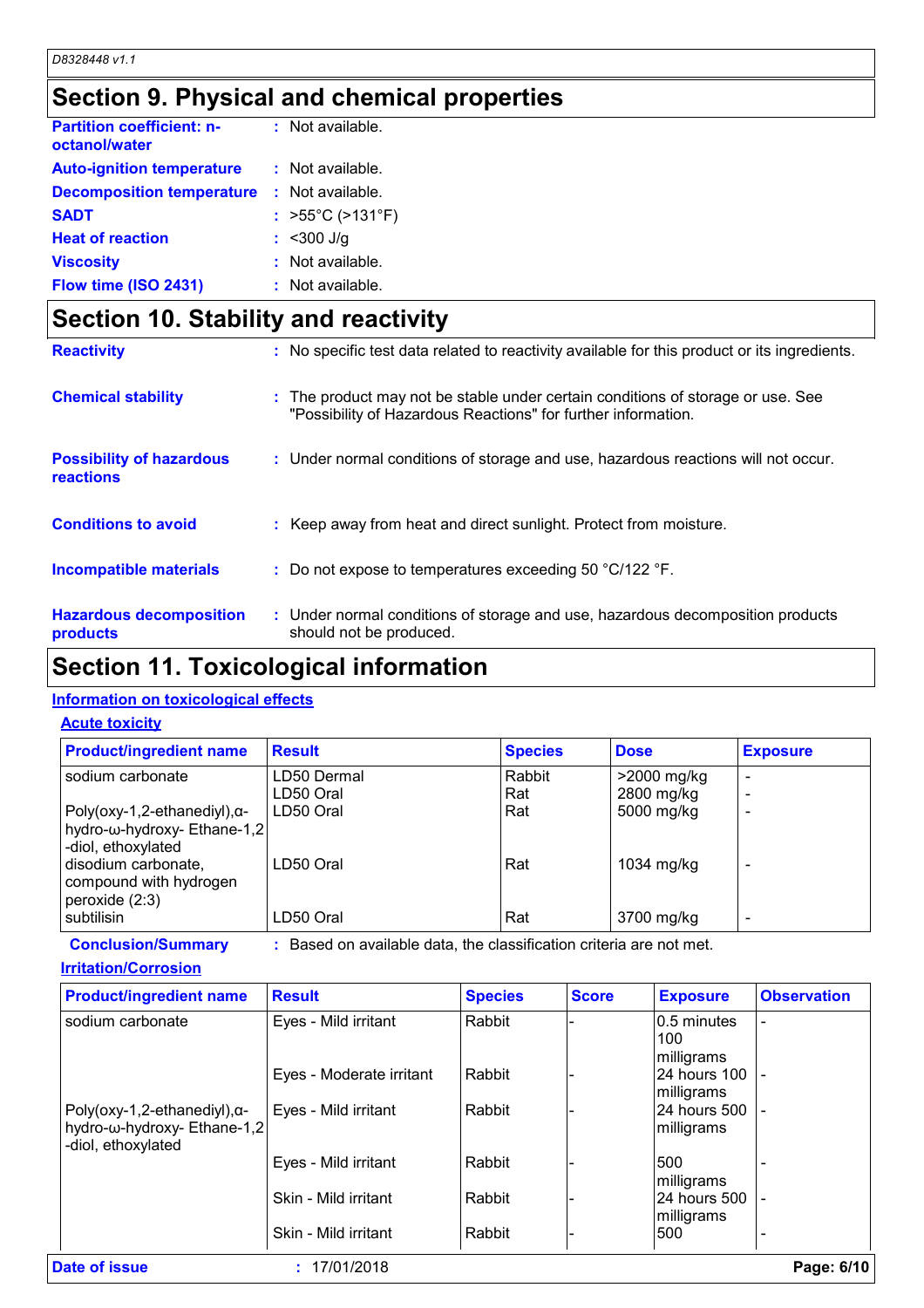# **Section 11. Toxicological information**

|                                                                                          |                                                                     |  | milligrams |  |
|------------------------------------------------------------------------------------------|---------------------------------------------------------------------|--|------------|--|
| <b>Conclusion/Summary</b>                                                                |                                                                     |  |            |  |
| <b>Skin</b>                                                                              | Based on available data, the classification criteria are not met.   |  |            |  |
| <b>Eyes</b>                                                                              | Based on Calculation method: Causes serious eye irritation.         |  |            |  |
| <b>Respiratory</b>                                                                       | Based on available data, the classification criteria are not met.   |  |            |  |
| <b>Sensitization</b>                                                                     |                                                                     |  |            |  |
| Not available.                                                                           |                                                                     |  |            |  |
| <b>Conclusion/Summary</b>                                                                |                                                                     |  |            |  |
| <b>Skin</b>                                                                              | : Based on available data, the classification criteria are not met. |  |            |  |
| <b>Respiratory</b>                                                                       | Based on available data, the classification criteria are not met.   |  |            |  |
| <b>Mutagenicity</b>                                                                      |                                                                     |  |            |  |
| Not available.                                                                           |                                                                     |  |            |  |
| <b>Conclusion/Summary</b>                                                                | : Based on available data, the classification criteria are not met. |  |            |  |
| <b>Carcinogenicity</b>                                                                   |                                                                     |  |            |  |
| Not available.                                                                           |                                                                     |  |            |  |
| <b>Conclusion/Summary</b>                                                                | : Based on available data, the classification criteria are not met. |  |            |  |
| <b>Reproductive toxicity</b>                                                             |                                                                     |  |            |  |
| Not available.                                                                           |                                                                     |  |            |  |
| <b>Conclusion/Summary</b>                                                                | : Based on available data, the classification criteria are not met. |  |            |  |
| <b>Teratogenicity</b>                                                                    |                                                                     |  |            |  |
| Not available.                                                                           |                                                                     |  |            |  |
| <b>Specific target organ toxicity (single exposure)</b>                                  |                                                                     |  |            |  |
| Not available.                                                                           |                                                                     |  |            |  |
| <b>Specific target organ toxicity (repeated exposure)</b>                                |                                                                     |  |            |  |
| Not available.                                                                           |                                                                     |  |            |  |
| <b>Aspiration hazard</b>                                                                 |                                                                     |  |            |  |
| Not available.                                                                           |                                                                     |  |            |  |
|                                                                                          |                                                                     |  |            |  |
| <b>Information on the likely</b>                                                         | : Not available.                                                    |  |            |  |
| routes of exposure                                                                       |                                                                     |  |            |  |
| <b>Potential acute health effects</b>                                                    |                                                                     |  |            |  |
| <b>Eye contact</b>                                                                       | : Causes serious eye irritation.                                    |  |            |  |
| <b>Inhalation</b>                                                                        | No known significant effects or critical hazards.                   |  |            |  |
| <b>Skin contact</b>                                                                      | No known significant effects or critical hazards.                   |  |            |  |
| <b>Ingestion</b>                                                                         | : No known significant effects or critical hazards.                 |  |            |  |
|                                                                                          |                                                                     |  |            |  |
| Symptoms related to the physical, chemical and toxicological characteristics             |                                                                     |  |            |  |
| <b>Eye contact</b>                                                                       | : Adverse symptoms may include the following:<br>pain or irritation |  |            |  |
|                                                                                          | watering                                                            |  |            |  |
|                                                                                          | redness                                                             |  |            |  |
| <b>Inhalation</b>                                                                        | : No specific data.                                                 |  |            |  |
| <b>Skin contact</b>                                                                      | No specific data.                                                   |  |            |  |
| <b>Ingestion</b>                                                                         | No specific data.                                                   |  |            |  |
| Delayed and immediate effects and also chronic effects from short and long term exposure |                                                                     |  |            |  |

### **Short term exposure**

| Date of issue | 17/01/2018 | Page: 7/10 |
|---------------|------------|------------|
|               |            |            |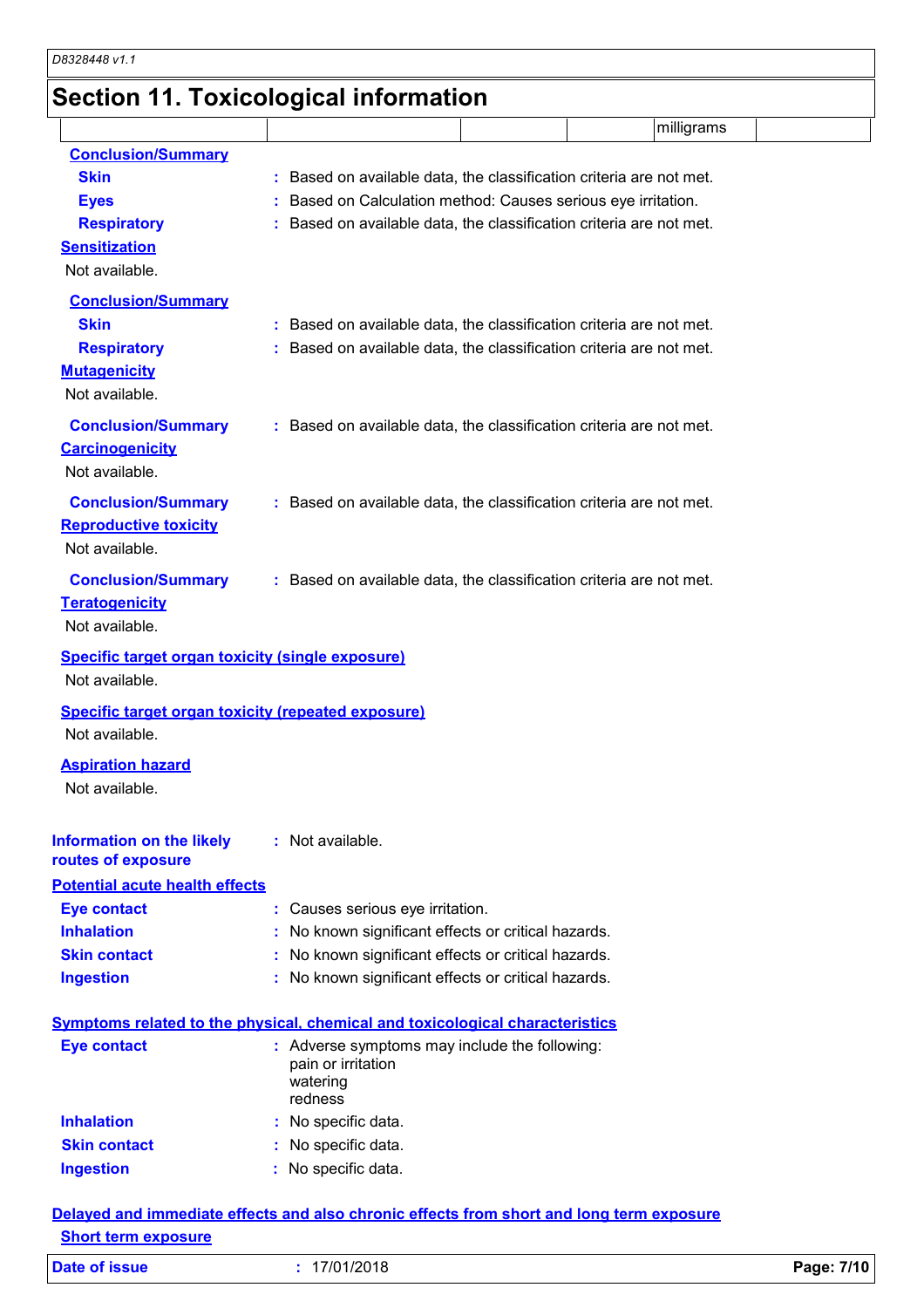# **Section 11. Toxicological information**

| <b>Potential immediate</b><br><b>effects</b>      | : Not available.                                                    |
|---------------------------------------------------|---------------------------------------------------------------------|
| <b>Potential delayed effects : Not available.</b> |                                                                     |
| <b>Long term exposure</b>                         |                                                                     |
| <b>Potential immediate</b><br>effects             | $:$ Not available.                                                  |
| <b>Potential delayed effects : Not available.</b> |                                                                     |
| <b>Potential chronic health effects</b>           |                                                                     |
| Not available.                                    |                                                                     |
| <b>Conclusion/Summary</b>                         | : Based on available data, the classification criteria are not met. |
| <b>General</b>                                    | : No known significant effects or critical hazards.                 |
| <b>Carcinogenicity</b>                            | : No known significant effects or critical hazards.                 |
| <b>Mutagenicity</b>                               | : No known significant effects or critical hazards.                 |
| <b>Teratogenicity</b>                             | : No known significant effects or critical hazards.                 |
| <b>Developmental effects</b>                      | : No known significant effects or critical hazards.                 |
| <b>Fertility effects</b>                          | : No known significant effects or critical hazards.                 |

#### **Numerical measures of toxicity**

| <b>Acute toxicity estimates</b> |                  |
|---------------------------------|------------------|
| Route                           | <b>ATE value</b> |
| <b>Oral</b>                     | >5000 mg/kg      |

# **Section 12. Ecological information**

#### **Toxicity**

| <b>Product/ingredient name</b>                                                            | <b>Result</b>                        | <b>Species</b>                                | <b>Exposure</b> |
|-------------------------------------------------------------------------------------------|--------------------------------------|-----------------------------------------------|-----------------|
| sodium carbonate                                                                          | Acute EC50 242000 µg/l Fresh water   | Algae - Navicula seminulum                    | 96 hours        |
|                                                                                           | Acute LC50 176000 µg/l Fresh water   | Crustaceans - Amphipoda                       | 48 hours        |
|                                                                                           | Acute LC50 265000 µg/l Fresh water   | Daphnia - Daphnia magna                       | 48 hours        |
|                                                                                           | Acute LC50 300000 µg/l Fresh water   | Fish - Lepomis macrochirus                    | 96 hours        |
| Poly(oxy-1,2-ethanediyl), $\alpha$ -<br>hydro-ω-hydroxy- Ethane-1,2<br>-diol, ethoxylated | Acute LC50 >1000000 µg/l Fresh water | Fish - Salmo salar - Parr                     | 96 hours        |
| disodium carbonate,<br>compound with hydrogen<br>peroxide (2:3)                           | Acute EC50 70 mg/l                   | Algae - Chlorella emersonii                   | 240 hours       |
| subtilisin                                                                                | Acute EC50 23.78 mg/l Fresh water    | Crustaceans - Ceriodaphnia<br>dubia - Neonate | 48 hours        |
|                                                                                           | Acute EC50 4.9 mg/l                  | Daphnia - Daphnia Pulex                       | 48 hours        |
|                                                                                           | Acute LC50 70.7 mg/l                 | Fish - Pimephales promelas                    | 96 hours        |

#### **Persistence and degradability**

| <b>Product/ingredient name</b> | <b>Aquatic half-life</b> | <b>Photolysis</b> | Biodegradability |
|--------------------------------|--------------------------|-------------------|------------------|
| I sodium carbonate             |                          |                   | <b>Readily</b>   |

#### **Bioaccumulative potential**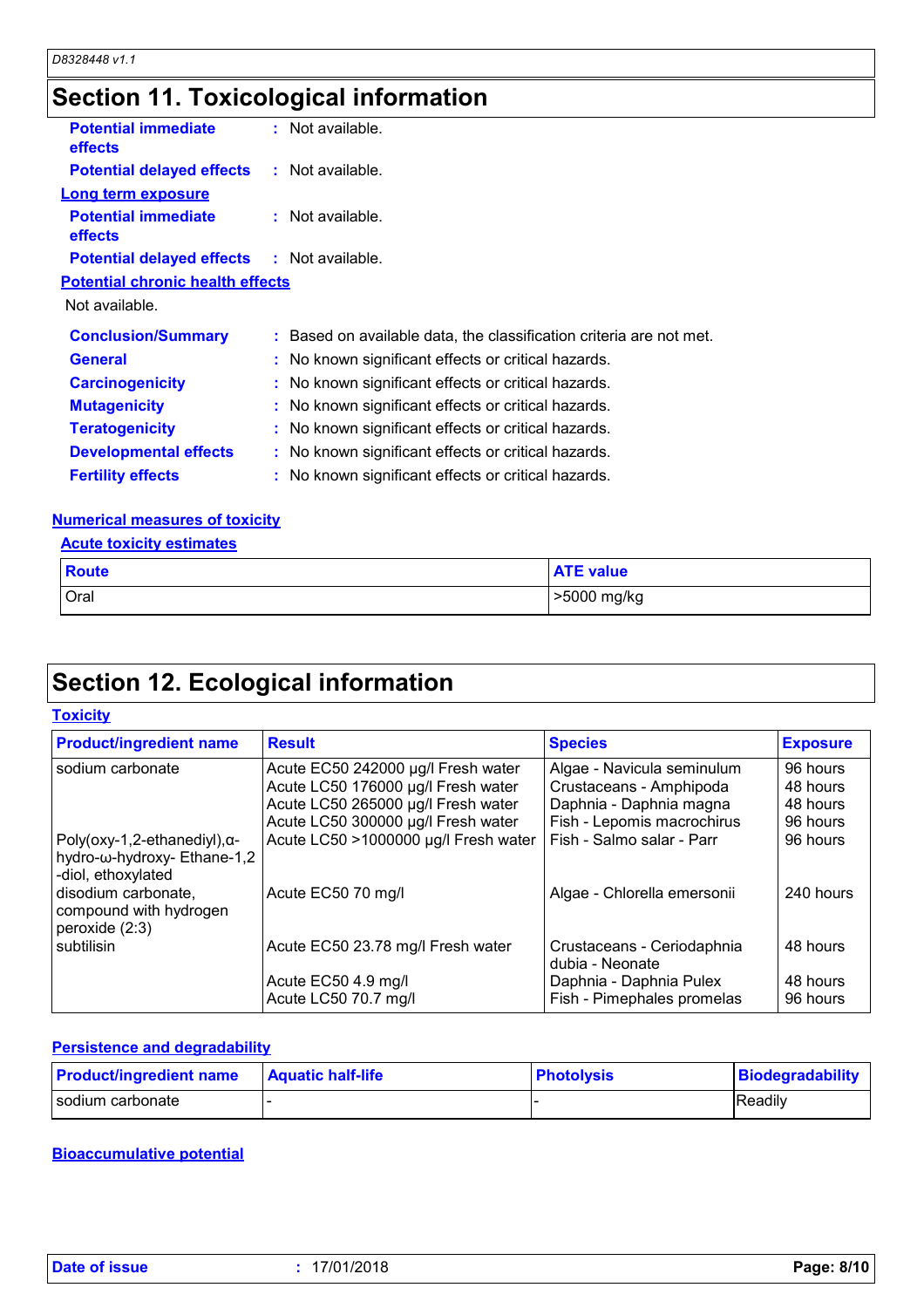#### **Mobility in soil**

| <b>Soil/water partition</b> | $:$ Not available. |
|-----------------------------|--------------------|
| <b>coefficient (Koc)</b>    |                    |

**Other adverse effects** : No known significant effects or critical hazards.

### **Section 13. Disposal considerations**

#### **Disposal methods :**

The generation of waste should be avoided or minimized wherever possible. Disposal of this product, solutions and any by-products should at all times comply with the requirements of environmental protection and waste disposal legislation and any regional local authority requirements. Dispose of surplus and nonrecyclable products via a licensed waste disposal contractor. Waste should not be disposed of untreated to the sewer unless fully compliant with the requirements of all authorities with jurisdiction. Waste packaging should be recycled. Incineration or landfill should only be considered when recycling is not feasible. This material and its container must be disposed of in a safe way. Care should be taken when handling emptied containers that have not been cleaned or rinsed out. Empty containers or liners may retain some product residues. Avoid dispersal of spilled material and runoff and contact with soil, waterways, drains and sewers.

### **14. Transport information**

| <b>Regulation</b> |                          | <b>UN number Proper shipping name</b> | <b>Classes</b>    | PG* | <b>Label</b> | <b>Additional information</b> |
|-------------------|--------------------------|---------------------------------------|-------------------|-----|--------------|-------------------------------|
| <b>ADG</b>        | <b>Not</b><br>Regulated. | Not applicable.                       | Not<br>available. |     |              |                               |
| <b>IMDG</b>       | Not<br>Regulated.        | Not applicable.                       | Not<br>available. |     |              |                               |
| <b>IATA</b>       | Not<br>Regulated.        | Not applicable.                       | Not<br>available. |     |              |                               |

PG\* : Packing group

**Special precautions for user Transport within user's premises:** always transport in closed containers that are **:** upright and secure. Ensure that persons transporting the product know what to do in

the event of an accident or spillage. For long distance transport of bulk material or shrunk pallet take into consideration

sections 7 and 10.

### **Section 15. Regulatory information**

**Standard Uniform Schedule of Medicine and Poisons**

Not scheduled

**Model Work Health and Safety Regulations - Scheduled Substances**

No listed substance

**Australia inventory (AICS) :** All components are listed or exempted.

**Date of issue :** 17/01/2018 **Page: 9/10**